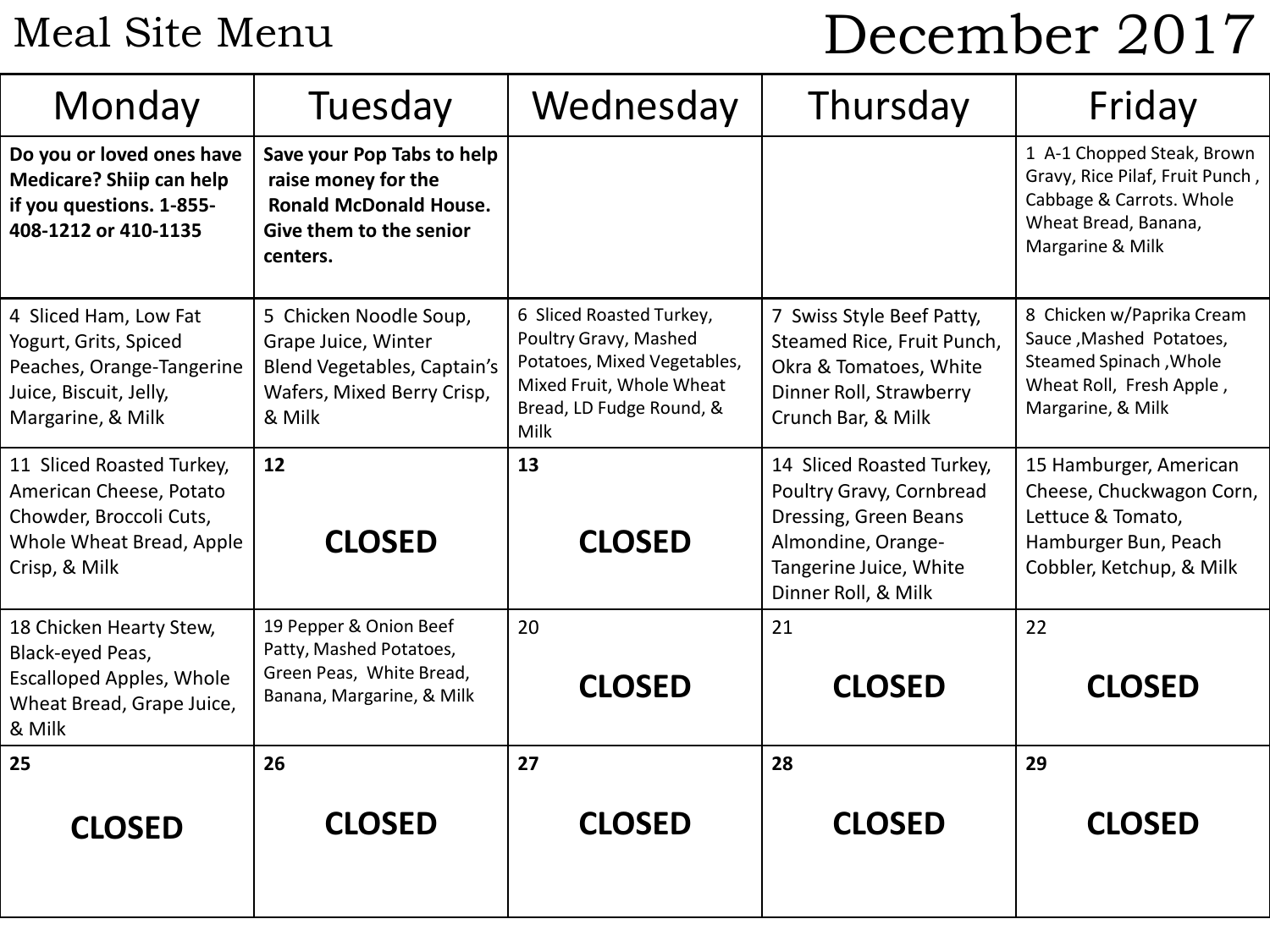## East Rockingham Meal Site East Rockingham Meal Site<br>135 Safie 6<sup>th</sup> Street, Rockingham, NC 28379 **December 2017** 910-997-8225

| Monday                                                                                                                       | Tuesday                                                                                                                                                    | Wednesday                                                                                                                                        | Thursday                                                                                                                                              | Friday                                                                                                                                |
|------------------------------------------------------------------------------------------------------------------------------|------------------------------------------------------------------------------------------------------------------------------------------------------------|--------------------------------------------------------------------------------------------------------------------------------------------------|-------------------------------------------------------------------------------------------------------------------------------------------------------|---------------------------------------------------------------------------------------------------------------------------------------|
| Do you or loved ones have<br><b>Medicare? Shiip can help</b><br>if you questions. 1-855-<br>408-1212 or 410-1135             | Save your Pop Tabs to help<br>raise money for the<br><b>Ronald McDonald House.</b><br>Give them to the senior<br>centers.                                  |                                                                                                                                                  |                                                                                                                                                       | 1 A-1 Chopped Steak, Brown<br>Gravy, Rice Pilaf, Fruit Punch,<br>Cabbage & Carrots. Whole<br>Wheat Bread, Banana,<br>Margarine & Milk |
| 4 Sliced Ham, Low Fat<br>Yogurt, Grits, Spiced<br>Peaches, Orange-Tangerine<br>Juice, Biscuit, Jelly,<br>Margarine, & Milk   | 5 Chicken Noodle Soup,<br>Grape Juice, Winter<br>Blend Vegetables, Captain's<br>Wafers, Mixed Berry Crisp,<br>& Milk                                       | 6 Sliced Roasted Turkey,<br>Poultry Gravy, Mashed<br>Potatoes, Mixed Vegetables,<br>Mixed Fruit, Whole Wheat<br>Bread, LD Fudge Round, &<br>Milk | 7 Swiss Style Beef Patty,<br>Steamed Rice, Fruit Punch,<br>Okra & Tomatoes, White<br>Dinner Roll, Strawberry<br>Crunch Bar, & Milk                    | 8 Chicken w/Paprika Cream<br>Sauce, Mashed Potatoes,<br>Steamed Spinach, Whole<br>Wheat Roll, Fresh Apple,<br>Margarine, & Milk       |
| 11 Sliced Roasted Turkey,<br>American Cheese, Potato<br>Chowder, Broccoli Cuts,<br>Whole Wheat Bread, Apple<br>Crisp, & Milk | 12 Pork Ribblett, BBQ Sauce,<br>Whipped Sweet Potatoes,<br>Orange-Tangerine Juice, Lima<br>Beans w/Red Peppers,<br>Hamburger Bun, Pickle Slices,<br>& Milk | 13<br><b>CLOSED</b>                                                                                                                              | 14 Sliced Roasted Turkey,<br>Poultry Gravy, Cornbread<br>Dressing, Green Beans<br>Almondine, Orange-<br>Tangerine Juice, White<br>Dinner Roll, & Milk | 15 Hamburger, American<br>Cheese, Chuckwagon Corn,<br>Lettuce & Tomato,<br>Hamburger Bun, Peach<br>Cobbler, Ketchup, & Milk           |
| 18 Chicken Hearty Stew,<br>Black-eyed Peas,<br><b>Escalloped Apples, Whole</b><br>Wheat Bread, Grape Juice,<br>& Milk        | 19 Pepper & Onion Beef<br>Patty, Mashed Potatoes,<br>Green Peas, White Bread,<br>Banana, Margarine, & Milk                                                 | 20<br><b>CLOSED</b>                                                                                                                              | 21<br><b>CLOSED</b>                                                                                                                                   | 22<br><b>CLOSED</b>                                                                                                                   |
| 25<br><b>CLOSED</b><br><b>Merry</b><br><b>Christmas</b>                                                                      | 26<br><b>CLOSED</b>                                                                                                                                        | 27<br><b>CLOSED</b>                                                                                                                              | 28<br><b>CLOSED</b>                                                                                                                                   | 29<br><b>CLOSED</b>                                                                                                                   |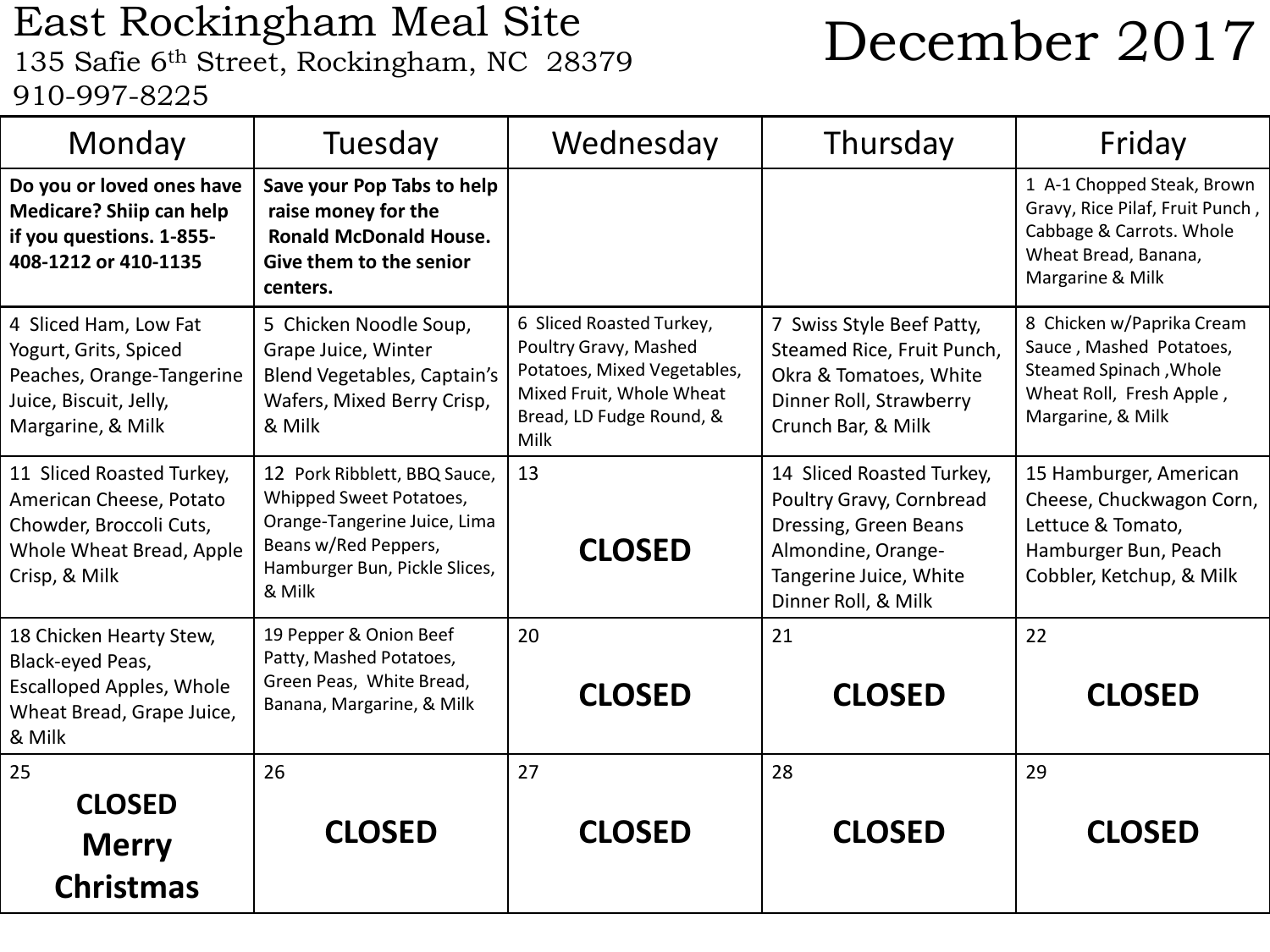## Ellerbe Meal Site<br>306 Millstone Road, Ellerbe, NC 28338 910-652-6006

# December 2017

| Monday                                                                                                                       | Tuesday                                                                                                                                                    | Wednesday                                                                                                                                        | Thursday                                                                                                                                              | Friday                                                                                                                                |
|------------------------------------------------------------------------------------------------------------------------------|------------------------------------------------------------------------------------------------------------------------------------------------------------|--------------------------------------------------------------------------------------------------------------------------------------------------|-------------------------------------------------------------------------------------------------------------------------------------------------------|---------------------------------------------------------------------------------------------------------------------------------------|
| Do you or loved ones have<br><b>Medicare? Shiip can help</b><br>if you questions. 1-855-<br>408-1212 or 410-1135             | Save your Pop Tabs to help<br>raise money for the<br><b>Ronald McDonald House.</b><br>Give them to the senior<br>centers.                                  |                                                                                                                                                  |                                                                                                                                                       | 1 A-1 Chopped Steak, Brown<br>Gravy, Rice Pilaf, Fruit Punch,<br>Cabbage & Carrots. Whole<br>Wheat Bread, Banana,<br>Margarine & Milk |
| 4 Sliced Ham, Low Fat<br>Yogurt, Grits, Spiced<br>Peaches, Orange-Tangerine<br>Juice, Biscuit, Jelly,<br>Margarine, & Milk   | 5 Chicken Noodle Soup,<br>Grape Juice, Winter<br>Blend Vegetables, Captain's<br>Wafers, Mixed Berry Crisp,<br>& Milk                                       | 6 Sliced Roasted Turkey,<br>Poultry Gravy, Mashed<br>Potatoes, Mixed Vegetables,<br>Mixed Fruit, Whole Wheat<br>Bread, LD Fudge Round, &<br>Milk | 7 Swiss Style Beef Patty,<br>Steamed Rice, Fruit Punch,<br>Okra & Tomatoes, White<br>Dinner Roll, Strawberry<br>Crunch Bar, & Milk                    | 8 Chicken w/Paprika Cream<br>Sauce, Mashed Potatoes,<br>Steamed Spinach, Whole<br>Wheat Roll, Fresh Apple,<br>Margarine, & Milk       |
| 11 Sliced Roasted Turkey,<br>American Cheese, Potato<br>Chowder, Broccoli Cuts,<br>Whole Wheat Bread, Apple<br>Crisp, & Milk | 12 Pork Ribblett, BBQ Sauce,<br>Whipped Sweet Potatoes,<br>Orange-Tangerine Juice, Lima<br>Beans w/Red Peppers,<br>Hamburger Bun, Pickle Slices,<br>& Milk | 13<br><b>CLOSED</b>                                                                                                                              | 14 Sliced Roasted Turkey,<br>Poultry Gravy, Cornbread<br>Dressing, Green Beans<br>Almondine, Orange-<br>Tangerine Juice, White<br>Dinner Roll, & Milk | 15 Hamburger, American<br>Cheese, Chuckwagon Corn,<br>Lettuce & Tomato,<br>Hamburger Bun, Peach<br>Cobbler, Ketchup, & Milk           |
| 18 Chicken Hearty Stew,<br>Black-eyed Peas,<br><b>Escalloped Apples, Whole</b><br>Wheat Bread, Grape Juice,<br>& Milk        | 19 Pepper & Onion Beef<br>Patty, Mashed Potatoes,<br>Green Peas, White Bread,<br>Banana, Margarine, & Milk                                                 | 20<br><b>CLOSED</b>                                                                                                                              | 21<br><b>CLOSED</b>                                                                                                                                   | 22<br><b>CLOSED</b>                                                                                                                   |
| 25<br><b>CLOSED</b><br><b>Merry</b><br><b>Christmas</b>                                                                      | 26<br><b>CLOSED</b>                                                                                                                                        | 27<br><b>CLOSED</b>                                                                                                                              | 28<br><b>CLOSED</b>                                                                                                                                   | 29<br><b>CLOSED</b>                                                                                                                   |